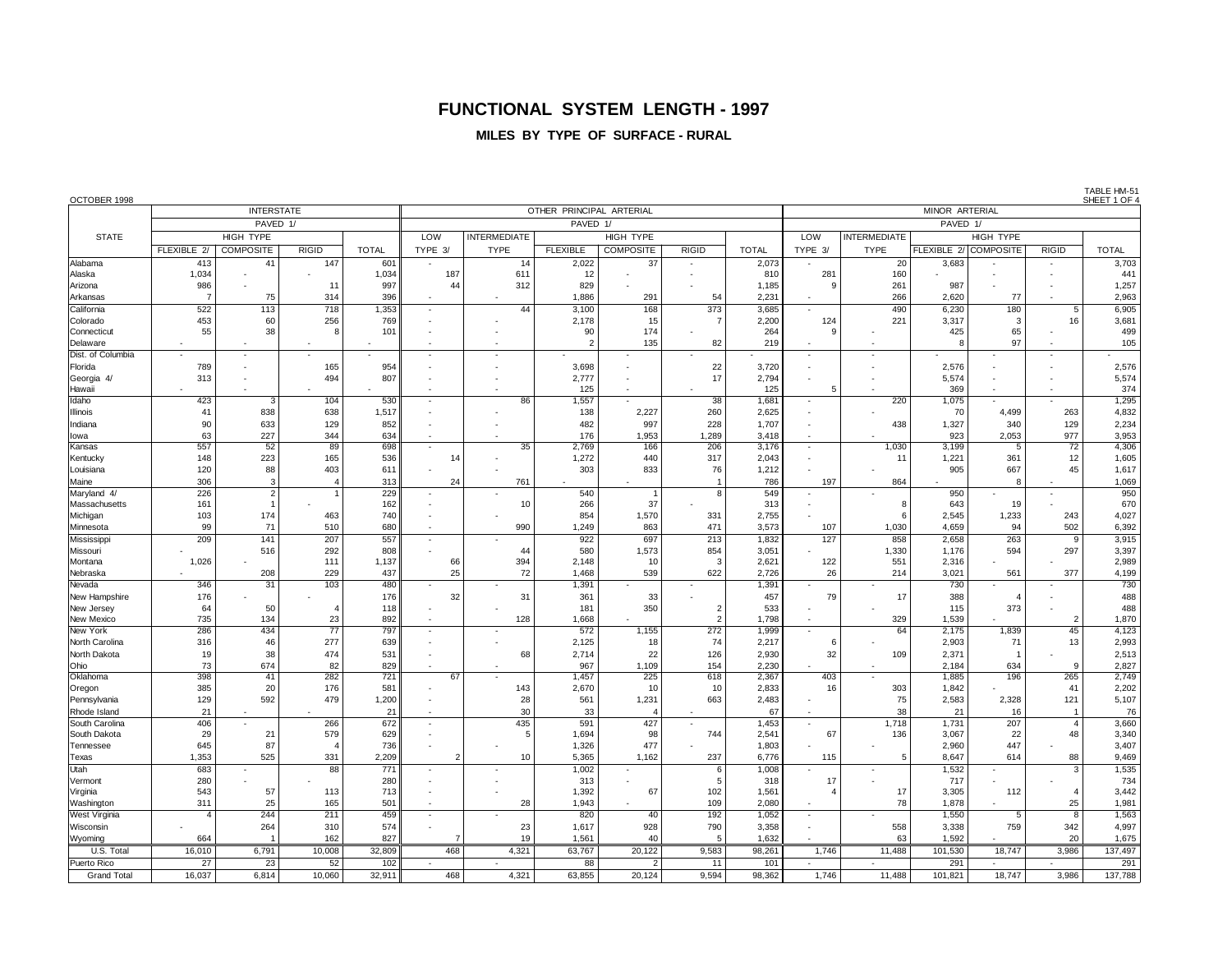## **FUNCTIONAL SYSTEM LENGTH - 1997 MILES BY TYPE OF SURFACE - RURAL**

| OCTOBER 1998                   |                   |                |                     |                 |                  |              |                 |                 |                   |                |                |                   |                  | SHEET 2 OF       |  |
|--------------------------------|-------------------|----------------|---------------------|-----------------|------------------|--------------|-----------------|-----------------|-------------------|----------------|----------------|-------------------|------------------|------------------|--|
|                                |                   |                |                     | MAJOR COLLECTOR |                  |              |                 |                 | MINOR COLLECTOR   |                | <b>LOCAL</b>   |                   |                  |                  |  |
|                                |                   |                |                     | PAVED 1/        |                  |              |                 |                 |                   |                |                |                   |                  |                  |  |
| <b>STATE</b>                   | <b>UNPAVED 5/</b> | LOW            | <b>INTERMEDIATE</b> |                 | HIGH TYPE        |              |                 | <b>TOTAL</b>    | <b>UNPAVED 5/</b> | PAVED 1/       | <b>TOTAL</b>   | <b>UNPAVED 5/</b> | PAVED 1/         | <b>TOTAL</b>     |  |
|                                |                   | <b>TYPE</b>    | <b>TYPE</b>         | <b>FLEXIBLE</b> | <b>COMPOSITE</b> | <b>RIGID</b> | <b>TOTAL</b>    |                 |                   |                |                |                   |                  |                  |  |
| Alabama                        | 217               | 3,095          | 3,562               | 4,735           | 109              |              | 11,501          | 11,718          | 499               | 5,931          | 6,430          | 24,352            | 24,357           | 48,709           |  |
| Alaska                         | 621               | -6             | 788                 | 10              |                  |              | 804             | 1,425           | 762               | 335            | 1,097          | 5,605             | 570              | 6,175            |  |
| Arizona                        | 126               | 399            | 2,199               | 1,767           | 14               |              | 4,379           | 4,505           | 812               | 1,488          | 2,300          | 20,465            | 7,709            | 28,174           |  |
| Arkansas                       | 798               | 900            | 3,233               | 7,100           | 466              |              | 11,699          | 12,497          | 4,066             | 2,604          | 6,670          | 50,443            | 9,291            | 59,734           |  |
| California                     | 396               | 363            | 3,553               | 8,472           | 203              | 78           | 12,669          | 13,065          | 1,638             | 7,360          | 8,998          | 22,479            | 30,858           | 53,337           |  |
| Colorado                       | 607               | 124            | 2,837               | 2.278           | 122              | 34           | 5,395           | 6,002           | 6,941             | 2,347          | 9,288          | 45,182            | 4,088            | 49,270           |  |
| Connecticut                    |                   |                | 34                  | 1,084           | 89               |              | 1,207           | 1,207           | 10                | 565            | 575            | 649               | 5,662            | 6,311            |  |
| Delaware                       |                   | 11             | 143                 | 50              | 346              |              | 551             | 551             |                   | 169            | 169            | 81                | 2,615            | 2,696            |  |
| Dist. of Columbia<br>Florida   |                   |                |                     |                 |                  |              | 4,390           |                 |                   | 4,203          |                |                   |                  | 50,406           |  |
| Georgia 4/                     | 330               | 1,878          | 1,998               | 4,390<br>9,449  |                  |              | 13,325          | 4,390<br>13,655 | 1,396             | 5,953          | 4,203<br>7,349 | 20,085<br>29,807  | 30,321<br>25,106 | 54,913           |  |
| Hawaii                         |                   |                | $\overline{4}$      | 347             |                  |              | 351             | 351             |                   | 100            | 100            | 193               | 1,149            | 1,342            |  |
| Idaho                          | 1,550             | 1,079          | 1,388               | 1,359           | 3                |              | 3,829           | 5,379           | 2,224             | 1,710          | 3,934          | 35,980            | 7,884            | 43,864           |  |
| <b>Illinois</b>                | 388               | 3,027          | 136                 | 6.860           | 3,342            | 433          | 13,798          | 14,186          | 715               | 2,812          | 3,527          | 36,293            | 39,005           | 75,298           |  |
| Indiana                        | 14                | 19             | 5,644               | 4,647           | 178              | 190          | 10,678          | 10,692          | 1,941             | 7,759          | 9,700          | 25,423            | 22,807           | 48,230           |  |
| lowa                           | 1,358             | 253            | 25                  | 5,299           | 2,137            | 5,227        | 12,941          | 14,299          | 12,324            | 3,935          | 16,259         | 59,293            | 5,524            | 64,817           |  |
| Kansas                         | 11,791            | 2,426          | 7,448               | 1,229           |                  | 63           | 11,166          | 22,957          | 8,478             | 790            | 9,268          | 77,864            | 5,368            | 83,232           |  |
| Kentucky                       |                   |                | 878                 | 5,528           | 558              | 6            | 6,970           | 6,970           |                   | 9,499          | 9,499          | 11,129            | 30,225           | 41,354           |  |
| Louisiana                      |                   |                | 466                 | 5,808           | 695              | 87           | 7,056           | 7,056           | 100               | 4,083          | 4,183          | 14,460            | 17,644           | 32,104           |  |
| Maine                          |                   | 2,011          | 1,200               |                 |                  |              | 3,211           | 3,211           | 32                | 2,199          | 2,231          | 4,484             | 7,922            | 12,406           |  |
| Maryland 4/                    |                   | $\overline{7}$ | 118                 | 1,737           |                  | 3            | 1,858           | 1,858           | 42<br>70          | 1,789          | 1,831          | 1,103             | 9,319            | 10,422           |  |
| Massachusetts                  | 996               | 1,388          | 823<br>2,429        | 930<br>8,966    | 36<br>2,543      | 701          | 1,796<br>16,027 | 1,796<br>17,023 | 1,638             | 1,086<br>4,594 | 1,156<br>6,232 | 2,700<br>36,819   | 5,320<br>21,952  | 8,020<br>58,771  |  |
| Michigan<br>Minnesota          | 1,265             |                | 8,590               | 5,633           | -3               | 687          | 14,913          | 16,178          | 5,198             | 6,620          | 11,818         | 70,193            | 6,452            | 76,645           |  |
| Mississippi                    |                   | 2,810          | 6,199               | 2,696           | 370              | 16           | 12,091          | 12,091          | 495               | 1,963          | 2,458          | 22,858            | 21,534           | 44,392           |  |
| Missouri                       |                   | 6,160          | 7,504               | 2,957           | 1,120            | 266          | 18,007          | 18,007          |                   | 5,454          | 5,454          | 66,560            | 9,100            | 75,660           |  |
| Montana                        | 2,177             | 224            | 2,935               | 1,732           | 3                |              | 4,894           | 7,071           | 7,711             | 1,328          | 9,039          | 41,052            | 3,307            | 44,359           |  |
| Nebraska                       | 5,004             | 518            | 2,420               | 3,118           | 65               | 403          | 6,524           | 11,528          | 7,945             | 890            | 8,835          | 56,437            | 3,520            | 59,957           |  |
| Nevada                         | 63                |                | 269                 | 1,888           |                  |              | 2,157           | 2,220           | 1,097             | 734            | 1,831          | 29,740            | 3,576            | 33,316           |  |
| New Hampshire                  |                   | 542            | 34                  | 606             | 15               |              | 1,197           | 1,197           | 20                | 1,211          | 1,231          | 3,387             | 5,253            | 8,640            |  |
| New Jersey                     |                   |                | 53                  | 1,280           | 248              |              | 1,581           | 1,581           |                   | 842            | 842            | 251               | 7,872            | 8,123            |  |
| New Mexico                     | 165               |                | 1,372               | 2,397           | 24               |              | 3,793           | 3,958           | 280               | 2,013          | 2,293          | 37,894            | 4,635            | 42,529           |  |
| New York                       |                   |                | 1,106               | 3,309           | 1,634            | 56           | 6,105           | 6,105<br>8,654  | 208               | 10,171         | 10,379         | 14,515            | 33,815           | 48,330           |  |
| North Carolina<br>North Dakota | 4,333             | 500<br>1,250   | 763                 | 7,921<br>4,817  | 83               | 150<br>47    | 8,654<br>6,877  | 11,210          | 43                | 7,439          | 7,482          | 5,691<br>65,686   | 47,656<br>2,021  | 53,347<br>67,707 |  |
| Ohio                           |                   | 187            | 489                 | 10,365          | 804              | 13           | 11,858          | 11,858          | 182               | 6,575          | 6,757          | 14,406            | 42,796           | 57,202           |  |
| Oklahoma                       | 5.014             | 6,317          | 2,743               | 5,768           | 788              | 715          | 16,331          | 21,345          | 2,139             | 917            | 3,056          | 55,834            | 13,441           | 69,275           |  |
| Oregon                         | 856               | 216            | 2,768               | 5,483           |                  |              | 8,467           | 9,323           | 3,647             | 4,203          | 7,850          | 40,999            | 9,188            | 50,187           |  |
| Pennsylvania                   |                   |                | 729                 | 5,183           | 1,968            | 183          | 8,063           | 8,063           | 88                | 7,867          | 7,955          | 4,665             | 55,926           | 60,591           |  |
| Rhode Island                   | 5                 |                | 154                 | -8              |                  | 8            | 170             | 175             |                   | 151            | 151            | 183               | 670              | 853              |  |
| South Carolina                 |                   |                | 6,963               | 1,177           |                  |              | 8,140           | 8,140           | 91                | 3,701          | 3,792          | 15,550            | 20,927           | 36,477           |  |
| South Dakota                   | 5.426             | 3,265          | 2,404               | 1,261           | 98               | 19           | 7,047           | 12,473          | 5,725             | 883            | 6,608          | 53,690            | 2,153            | 55,843           |  |
| Tennessee                      |                   |                |                     | 5,212           | 173              |              | 5,385           | 5,385           | 744               | 10,269         | 11,013         | 18,637            | 27,726           | 46,363           |  |
| Texas                          |                   | 668            | 252                 | 33,898          | 1.024            | 50           | 35,892          | 35,892          | 2,305             | 16,220         | 18,525         | 113,538           | 27,806           | 141,344          |  |
| Utah                           | 410               |                | 809                 | 2,091           | $\blacksquare$   | 3            | 2,900           | 3,310           | 2,673             | 1,286          | 3,959          | 21,598            | 3,866            | 25,464           |  |
| Vermont<br>Virginia            | 66                | 296<br>4,055   | 57<br>1,155         | 1,570<br>4,470  | 70               |              | 1,926<br>9,750  | 1,992<br>9,750  | 374<br>25         | 538<br>2,514   | 912<br>2,539   | 6,770<br>10,805   | 1,873<br>22,165  | 8,643<br>32,970  |  |
| Washington                     | 170               |                | 3,182               | 4,955           | 70               |              | 8,207           | 8,377           | 1,530             | 4,847          | 6,377          | 26,060            | 16,560           | 42,620           |  |
| West Virginia                  |                   | 618            | 389                 | 4,994           | 8                | 6            | 6,015           | 6,015           | 168               | 2,167          | 2,335          | 12,106            | 8,563            | 20,669           |  |
| Wisconsin                      |                   |                | 9,596               | 3,129           | 817              | 64           | 13,606          | 13,606          | 513               | 5,853          | 6,366          | 22,542            | 44,263           | 66,805           |  |
| Wyoming                        | 50                | 214            | 98                  | 2,028           | 35               |              | 2,379           | 2,429           | 5,940             | 1,617          | 7,557          | 15,410            | 1,533            | 16,943           |  |
| U.S. Total                     | 44,196            | 44,826         | 101,939             | 211,991         | 20,261           | 9,513        | 388,530         | 432,726         | 92,829            | 179,584        | 272,413        | 1,371,946         | 762,893          | 2,134,839        |  |
| Puerto Rico                    |                   |                | 35                  | 749             |                  |              | 784             | 784             | $\overline{1}$    | 681            | 682            | 955               | 4,668            | 5,623            |  |
| <b>Grand Total</b>             | 44.196            | 44.826         | 101.974             | 212,740         | 20.261           | 9.513        | 389,314         | 433.510         | 92,830            | 180,265        | 273.095        | 1,372,901         | 767,561          | 2,140,462        |  |

TABLE HM-51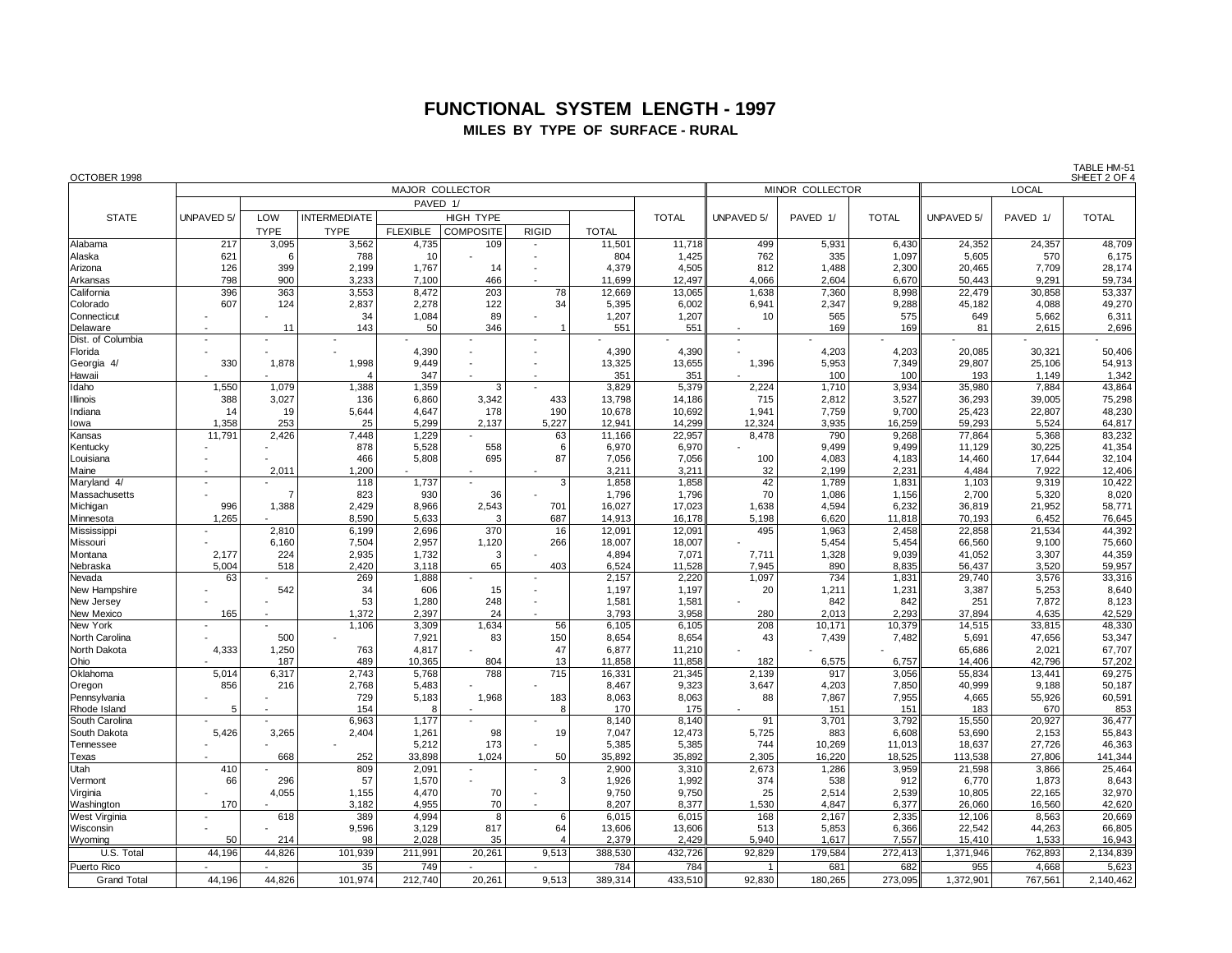# **FUNCTIONAL SYSTEM LENGTH - 1997**

### **MILES BY TYPE OF SURFACE - URBAN**

| OCTOBER 1998 |
|--------------|
|--------------|

| OCTOBER 1998       |                       |                   |              |                 |                          |                          |                 |                                |                |                          |                          |                          |                 |                          |                 | SHEET 3 OF 4 |  |  |
|--------------------|-----------------------|-------------------|--------------|-----------------|--------------------------|--------------------------|-----------------|--------------------------------|----------------|--------------------------|--------------------------|--------------------------|-----------------|--------------------------|-----------------|--------------|--|--|
|                    |                       | <b>INTERSTATE</b> |              |                 |                          |                          |                 | OTHER FREEWAYS AND EXPRESSWAYS |                | OTHER PRINCIPAL ARTERIAL |                          |                          |                 |                          |                 |              |  |  |
|                    |                       | PAVED 1/          |              |                 |                          |                          | PAVED 1/        |                                |                | PAVED 1/                 |                          |                          |                 |                          |                 |              |  |  |
| <b>STATE</b>       |                       | <b>HIGH TYPE</b>  |              |                 | LOW                      | <b>INTERMEDIATE</b>      |                 | <b>HIGH TYPE</b>               |                |                          | LOW                      | <b>INTERMEDIATE</b>      |                 | <b>HIGH TYPE</b>         |                 |              |  |  |
|                    | FLEXIBLE 2/ COMPOSITE |                   | <b>RIGID</b> | <b>TOTAL</b>    | <b>TYPE</b>              | <b>TYPE</b>              |                 | FLEXIBLE COMPOSITE             | <b>RIGID</b>   | <b>TOTAL</b>             | TYPE 3/                  | <b>TYPE</b>              | <b>FLEXIBLE</b> | <b>COMPOSITE</b>         | <b>RIGID</b>    | <b>TOTAL</b> |  |  |
| Alabama            | 157                   | 15                | 131          | 303             |                          |                          | 18              |                                | 2              | 20                       |                          | 12                       | 924             | 47                       | $\overline{2}$  | 985          |  |  |
| Alaska             | 53                    |                   |              | 53              |                          |                          |                 |                                |                |                          |                          | 51                       | 6               |                          |                 | 57           |  |  |
|                    |                       |                   |              |                 |                          |                          |                 |                                |                |                          |                          |                          |                 |                          |                 |              |  |  |
| Arizona            | 104                   | 16                | 52           | 172             |                          |                          | $\overline{7}$  |                                | 89             | 96                       |                          | 114                      | 914             |                          |                 | 1,028        |  |  |
| Arkansas           | 3                     | 15                | 133          | 151             | $\overline{\phantom{a}}$ | ٠.                       | 51              | 7                              | 49             | 107                      |                          | 14                       | 458             | 91                       | 17              | 580          |  |  |
| California         | 138                   | 200               | 728          | 1,066           | $\sim$                   | $\overline{a}$           | 546             | 191                            | 662            | 1,399                    | $\overline{2}$           | $\overline{72}$          | 5,198           | 471                      | $\overline{93}$ | 5,836        |  |  |
| Colorado           | 96                    | 22                | 67           | 185             |                          |                          | 167             | 39                             | 23             | 230                      |                          | 24                       | 714             | 39                       | 66              | 843          |  |  |
| Connecticut        | 58                    | 177               | 9            | 244             |                          |                          | 43              | 135                            | 19             | 197                      |                          |                          | 316             | 288                      |                 | 605          |  |  |
| Delaware           |                       | 18                | 23           | 41              |                          |                          |                 |                                | 11             | 11                       |                          | ÷,                       | 16              | 73                       | 45              | 134          |  |  |
| Dist. of Columbia  |                       | $\overline{11}$   |              | $\overline{11}$ |                          |                          | $\overline{5}$  | $\overline{9}$                 | $\overline{2}$ | $\overline{16}$          |                          | $\sim$                   | $\overline{22}$ | $\overline{67}$          | 10              | 99           |  |  |
| Florida            | 377                   |                   | 141          | 518             |                          |                          | 372             |                                | 32             | 404                      |                          |                          | 2,593           |                          | 90              | 2,683        |  |  |
| Georgia 4/         | 266                   |                   | 171          | 437             |                          |                          | 133             |                                | 28             | 161                      |                          | 5                        | 1,729           |                          | 24              | 1,758        |  |  |
| Hawaii             | 26                    |                   | 23           | 49              |                          |                          | 34              |                                |                | 34                       |                          |                          | 136             |                          |                 | 136          |  |  |
| Idaho              | 50                    |                   | 32           | 82              |                          |                          |                 |                                |                |                          |                          | 16                       | 208             |                          | 11              | 235          |  |  |
|                    |                       |                   |              |                 |                          |                          |                 |                                |                |                          | 9                        |                          |                 |                          |                 |              |  |  |
| Illinois           | 10                    | 483               | 153          | 646             |                          |                          | $\overline{2}$  | 46                             | 28             | 76                       |                          |                          | 77              | 1,932                    | 589             | 2,607        |  |  |
| Indiana            | 6                     | 254               | 59           | 319             |                          |                          | 19              | 55                             | 59             | 133                      |                          | 162                      | 473             | 682                      | 235             | 1,552        |  |  |
| lowa               | 12                    | 52                | 82           | 146             |                          |                          |                 |                                |                |                          | 4                        |                          | 43              | 312                      | 358             | 717          |  |  |
| Kansas             | $\overline{37}$       | $\overline{9}$    | 128          | 174             | $\sim$                   | $\overline{a}$           | 41              | $\overline{34}$                | 60             | 135                      |                          | 61                       | 332             | 118                      | 140             | 651          |  |  |
| Kentucky           | 67                    | 42                | 118          | 227             |                          |                          | 29              | 18                             | 44             | 91                       |                          | ÷                        | 393             | 194                      | 49              | 639          |  |  |
| Louisiana          | 39                    | 41                | 202          | 282             |                          |                          | 11              | 3                              | 32             | 46                       |                          |                          | 246             | 350                      | 242             | 838          |  |  |
| Maine              | 54                    |                   |              | 54              |                          | 17                       |                 |                                | $\overline{1}$ | 18                       |                          | 174                      |                 | $\overline{\phantom{a}}$ |                 | 176          |  |  |
| Maryland 4/        | 180                   | 14                | 58           | 252             |                          |                          | 203             |                                | 33             | 236                      |                          | $\overline{7}$           | 805             | 20                       | 25              | 857          |  |  |
| Massachusetts      | 386                   | -9                | 8            | 403             |                          |                          | 203             |                                |                | 204                      |                          | 297                      | 1,126           | 127                      | 3               | 1,553        |  |  |
| Michigan           | 6                     | 257               | 237          | 500             |                          |                          | 10              | 58                             | 153            | 221                      | 11                       | 72                       | 535             | 870                      | 488             | 1,976        |  |  |
| Minnesota          | 15                    | 100               | 117          | 232             | $\sim$                   | 8                        | 83              | 28                             | 24             | 143                      | $\overline{\phantom{a}}$ | 116                      | 177             | 145                      | 115             | 553          |  |  |
| Mississipp         | 25                    | 44                | 57           | 126             | ÷.                       | $\overline{a}$           | 37              |                                | 6              | 43                       | $\sim$                   | $\overline{1}$           | 490             | 69                       | 70              | 630          |  |  |
| Missouri           | 8                     | 279               | 82           | 369             |                          |                          | 21              | 70                             | 196            | 287                      |                          | 22                       | 423             | 345                      | 330             | 1,120        |  |  |
| Montana            | 31                    |                   | 23           | 54              |                          |                          |                 |                                |                |                          |                          | 21                       | 140             |                          | 13              | 174          |  |  |
|                    |                       | $\overline{7}$    | 38           |                 |                          |                          |                 |                                |                | 17                       |                          | $\overline{4}$           | 52              |                          | 254             | 419          |  |  |
| Nebraska           |                       |                   |              | 45              |                          |                          |                 |                                | 17             |                          |                          |                          |                 | 109                      |                 |              |  |  |
| Nevada             | 25                    | 6                 | 49           | 80              |                          |                          | 29              |                                | 13             | 42                       |                          |                          | 239             |                          |                 | 240          |  |  |
| New Hampshire      | 48                    |                   |              | 48              |                          | 7                        | 33              |                                |                | 40                       |                          |                          | 149             | 22                       |                 | 172          |  |  |
| New Jersey         | 173                   | 49                | 80           | 302             |                          |                          | 196             | 70                             | 46             | 312                      |                          |                          | 498             | 781                      | 27              | 1,306        |  |  |
| New Mexico         | 68                    | 28                | 12           | 108             |                          | 3                        |                 |                                |                | 3                        |                          | 44                       | 456             | $\overline{4}$           | 19              | 523          |  |  |
| New York           | $\overline{35}$       | 462               | 205          | 702             |                          |                          | 147             | 473                            | 206            | 826                      | $\overline{\phantom{a}}$ |                          | 681             | 1,728                    | 107             | 2,517        |  |  |
| North Carolina     | 137                   | 73                | 139          | 349             |                          |                          | 201             | 16                             | 65             | 282                      |                          |                          | 1,341           | 3                        | 16              | 1,361        |  |  |
| North Dakota       |                       | 5                 | 35           | 40              |                          |                          |                 |                                |                |                          |                          | $\overline{2}$           | 99              | 11                       | 52              | 164          |  |  |
| Ohio               | 40                    | 592               | 111          | 743             |                          |                          | 60              | 270                            | 49             | 379                      |                          |                          | 956             | 921                      | 109             | 1,986        |  |  |
| Oklahoma           | 99                    | 3                 | 107          | 209             |                          |                          | $\overline{37}$ |                                | 97             | 135                      | 41                       | 13                       | 333             | 61                       | 355             | 803          |  |  |
| Oregon             | 43                    | 14                | 89           | 146             |                          |                          | 51              |                                |                | 52                       |                          | $\overline{\phantom{a}}$ | 606             | 31                       | 16              | 657          |  |  |
| Pennsylvania       | 59                    | 265               | 225          | 549             |                          |                          | 47              | 94                             | 343            | 484                      | 28                       | 134                      | 530             | 1,337                    | 240             | 2,269        |  |  |
| Rhode Island       | 27                    | 20                |              | 47              |                          |                          | 61              | 5                              | $\overline{1}$ | 68                       |                          | 106                      | 205             | 15                       | 3               | 329          |  |  |
| South Carolina     | 96                    |                   | 62           | 158             |                          |                          | 66              |                                | $\overline{1}$ | 68                       |                          | 79                       | 501             | 112                      | 6               | 698          |  |  |
| South Dakota       |                       | $\overline{2}$    | 48           | 50              |                          |                          |                 |                                | 3              | 3                        | 10                       | 5                        | 25              | 8                        | 71              | 119          |  |  |
| Tennessee          | 136                   | 162               | 39           | 337             |                          |                          | 90              | 7                              | 17             | 114                      |                          |                          | 978             | 314                      | 17              | 1,309        |  |  |
|                    | 337                   | 274               | 414          | 1,025           | 3                        | 6                        | 522             | 190                            | 459            | 1,180                    | 40                       | 180                      | 2,922           | 1,000                    | 884             | 5,026        |  |  |
| Texas              |                       |                   |              |                 |                          |                          |                 |                                |                |                          |                          | 3                        |                 |                          |                 |              |  |  |
| Utah               | 68                    |                   | 101          | 169             |                          |                          | 8               |                                |                | 8                        |                          |                          | 254             |                          | 14              | 272          |  |  |
| Vermont            | 40                    |                   |              | 40              |                          |                          | 19              |                                |                | 19                       | $\overline{2}$           |                          | 93              |                          | $\overline{2}$  | 97           |  |  |
| Virginia           | 157                   | 65                | 170          | 392             |                          |                          | 172             | g                              | 39             | 220                      |                          | 14                       | 969             | 99                       | 48              | 1,130        |  |  |
| Washington         | 130                   | 3                 | 130          | 263             |                          |                          | 280             | $\overline{4}$                 | 28             | 312                      |                          | 23                       | 941             | 83                       | 49              | 1,096        |  |  |
| West Virginia      |                       | $\overline{57}$   | 33           | 90              |                          |                          |                 |                                | 8              | 9                        |                          |                          | 140             | 14                       | 49              | 203          |  |  |
| Wisconsin          |                       | 95                | 77           | 172             |                          |                          | 3               | 70                             | 104            | 177                      |                          | 74                       | 249             | 461                      | 536             | 1,320        |  |  |
| Wyoming            | 27                    |                   | 60           | 87              |                          |                          | 3               |                                |                | 3                        |                          | $\mathcal{P}$            | 167             |                          | 35              | 204          |  |  |
| U.S. Total         | 3,949                 | 4,240             | 5,058        | 13,247          | $\overline{3}$           | 44                       | 4,060           | 1,904                          | 3,050          | 9,061                    | 151                      | 1,932                    | 31,878          | 13,356                   | 5,925           | 53,242       |  |  |
| Puerto Rico        | 69                    | 21                | 58           | 148             |                          | $\overline{\phantom{a}}$ | 17              | 10                             | 23             | 50                       |                          | $\sim$                   | 210             | 8                        | 29              | 247          |  |  |
| <b>Grand Total</b> | 4,018                 | 4,261             | 5,116        | 13,395          | 3 <sup>1</sup>           | 44                       | 4,077           | 1,914                          | 3,073          | 9,111                    | 151                      | 1,932                    | 32,088          | 13,364                   | 5,954           | 53,489       |  |  |

TABLE HM-51<br>SHEET 3 OF 4